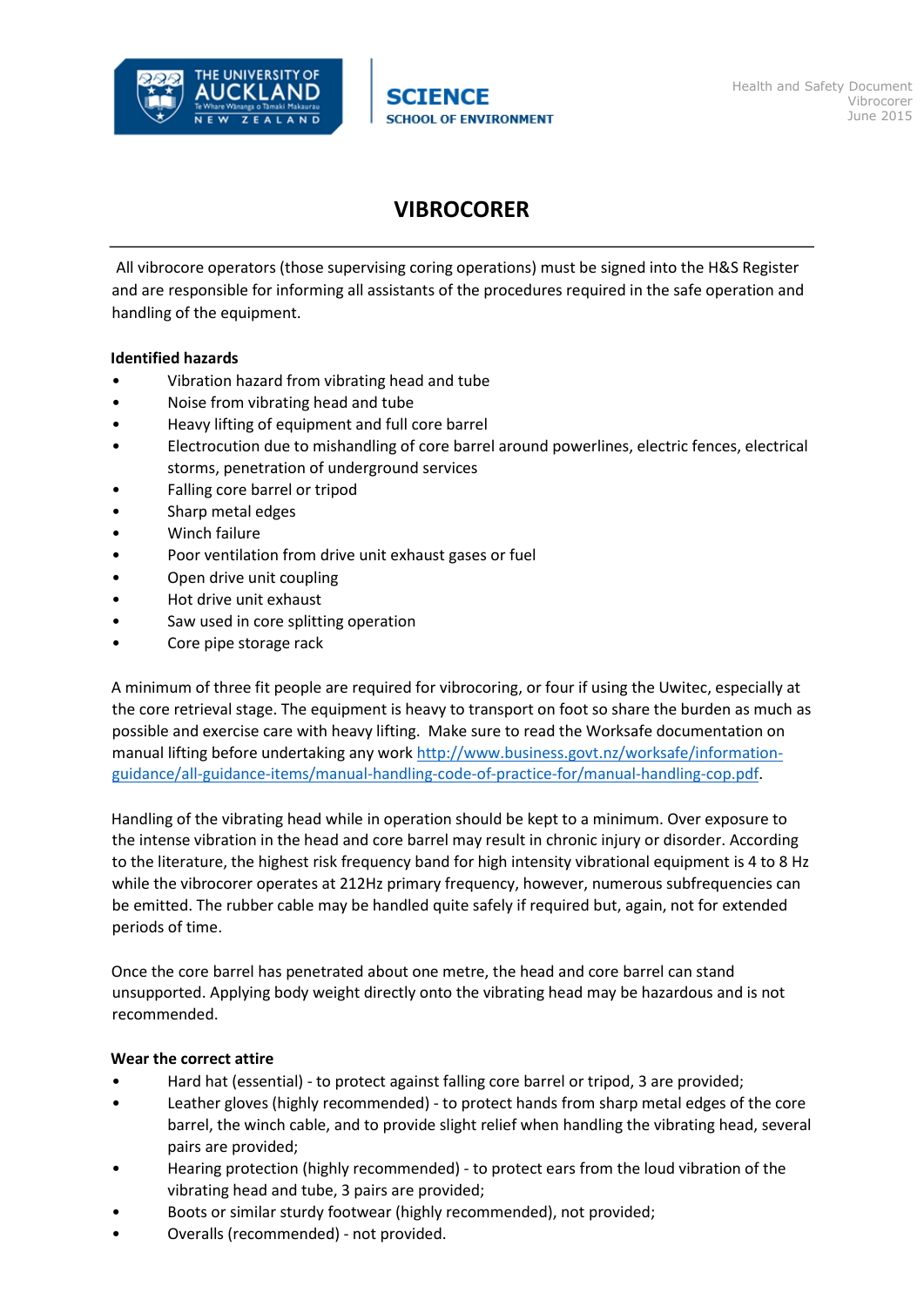

Ensure adequate ventilation ‐ do not run drive unit in poorly ventilated or confined areas where exhaust gases may affect operators. Also, endeavour to transport drive unit and fuel separate from drivers and passengers of vehicles (e.g. in a trailer or utility compartment).

Thoroughly assess site before coring ‐ at all costs avoid establishing a core site close to powerlines, underground services and, to a lesser degree, electric fences. Be wary of weather and tides where necessary and do not operate during electrical storms!

Take care when retrieving core with winch ‐ wear gloves, keep your face away from the cable under tension, use reverse winching to release initial tension when slackening winch. Work at a smooth, steady pace.

Be careful of the drive unit - do not put fingers near the drive unit coupling point when operating the drive unit without the cable attached, be careful not to touch or allow fuel to spill onto hot exhaust manifold.

Transporting core barrels ‐ the core barrels are 7.5 metres long and cumbersome and must be transported securely. According to the LTSA, an overhanging load can legally extend 3 metres forward of the front edge of the driver's seat and 4 metres rear of the rear axle. Any overhang greater than 1 metre must be flagged with a white, yellow, orange or red marker or rag. A two-point roof rack is generally suitable for transporting 7.5 metre length core barrels so long as the barrels are secured properly and don't flex or bounce in transit.

Student use ‐ students must be accompanied by a technical staff member or an appropriate staff member whenever using the vibrocorer, at least until they have acquired an acceptable level of proficiency to supervise accompanying assistants.

Splitting the core barrels – the splitting of full core barrels uses a handheld tile cutter and wooden jig dedicated to splitting cores.

- Core splitting must be conducted under the supervision of a technician or other competent staff member at least until proficiency is proven.
- It is recommended that another staff member is present on Level 3 in case of emergency.
- Eye and ear protection must be worn, the door must be open and it is recommended that the extractor fans be turned on.
- Clean the equipment and workshop floor after use.
- When slicing the sediment core with the guitar wire take care with sharp metal edges and the wire itself use leather protective gloves if necessary.

Storing the core barrels – cores are stored on a rack in the workshop above the machinery and are transported outside via the workshop window.

- At least two people are needed to transfer core pipe (one outside, one inside).
- Be very careful of the pedestrians in the alleyway. Redirect them while moving the pipe.
- Exercise care while climbing on/off and standing on the bench.
- Do not overload the rack storage rack is for 12 lengths only.